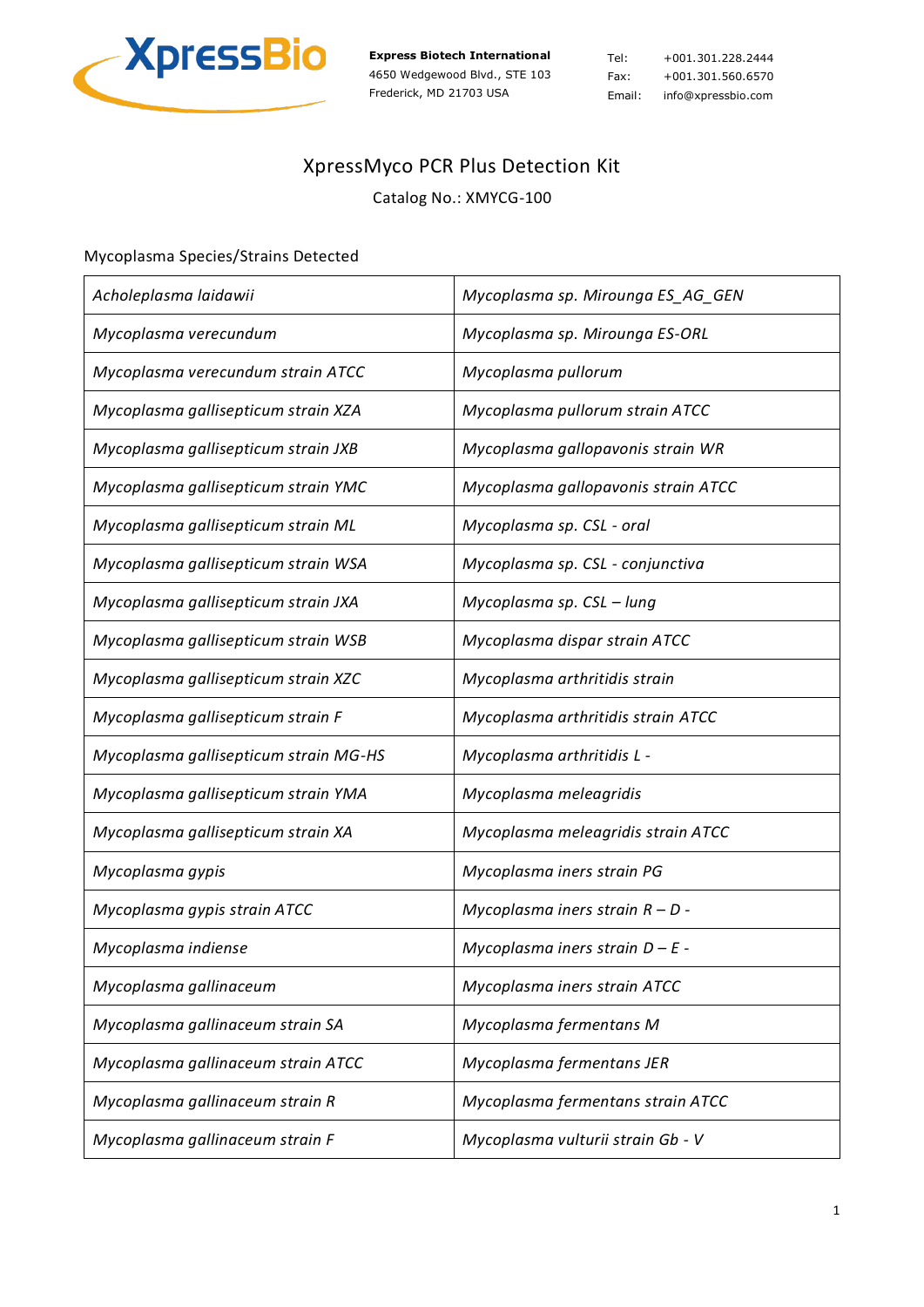

Tel: +001.301.228.2444 Fax: +001.301.560.6570 Email: info@xpressbio.com

| Mycoplasma arginini                             | Mycoplasma edwardii strain ATCC       |
|-------------------------------------------------|---------------------------------------|
| Mycoplasma arginine strain EF - Hungary         | Mycoplasma strain -                   |
| Mycoplasma arginine strain ATCC                 | Mycoplasma flocculare                 |
| Mycoplasma arginine clone V                     | Mycoplasma flocculare strain Ms       |
| Mycoplasma sphenisci strain UCMJ                | Mycoplasma conjunctivae HRC/T         |
| Mycoplasma sp. Mirounga ES_AG_GEN               | Mycoplasma conjunctivae strain Goat   |
| Mycoplasma sp. Mirounga ES - NAS                | Mycoplasma conjunctivae strain HRC    |
| Mycoplasma phocicerebrale strain                | Mycoplasma testudineum strain ATCC    |
| Mycoplasma hyorhinis GDL                        | Mycoplasma testudineum strain BH      |
| Mycoplasma hyorhinis clone V                    | Mycoplasma moatsii strain MK          |
| Mycoplasma hyorhinis strain ATCC                | Mycoplasma opalescens                 |
| Mycoplasma hyorhinis MCLD                       | Mycoplasma zalophi strain CSL         |
| Mycoplasma sp. Phocoena C - GEN                 | Mycoplasma gateae strain KDC          |
| Mycoplasma sp. Phocoena                         | Mycoplasma gateae strain V            |
| Mycoplasma agalactiae                           | Mycoplasma gateae strain ATCC         |
| Mycoplasma agalactiae PG                        | Mycoplasma canadense strain           |
| Mycoplasma neurolyticum strain ATCC             | Mycoplasma canadense strain C         |
| Mycoplasma neurolyticum strain $RN - F$         | Mycoplasma canadense strain ATCC      |
| Mycoplasma neurolyticum strain T                | Mycoplasma corgypsi strain BV         |
| Mycoplasma neurolyticum strain PS               | Mycoplasma equirhinis strain M        |
| Mycoplasma agassizii strain PS                  | Mycoplasma equirhinis strain ATCC     |
| Mycoplasma agassizii strain Karina Fr. Tortoise | Mycoplasma canis strain ATCC          |
| Mycoplasma falconis ATCC                        | Mycoplasma canis strain Cb            |
| Mycoplasma lagogenitalium strain ATCC           | Mycoplasma canis strain Skotti A      |
| Mycoplasma ovipneumoniae strain ATCC            | Mycoplasma hyopharyngis strain HB - F |
| Mycoplasma columbinasale strain ATCC            | Mycoplasma hyopharyngis strain Nasal  |
| Mycoplasma felifaucium strain PU                | Mycoplasma auris                      |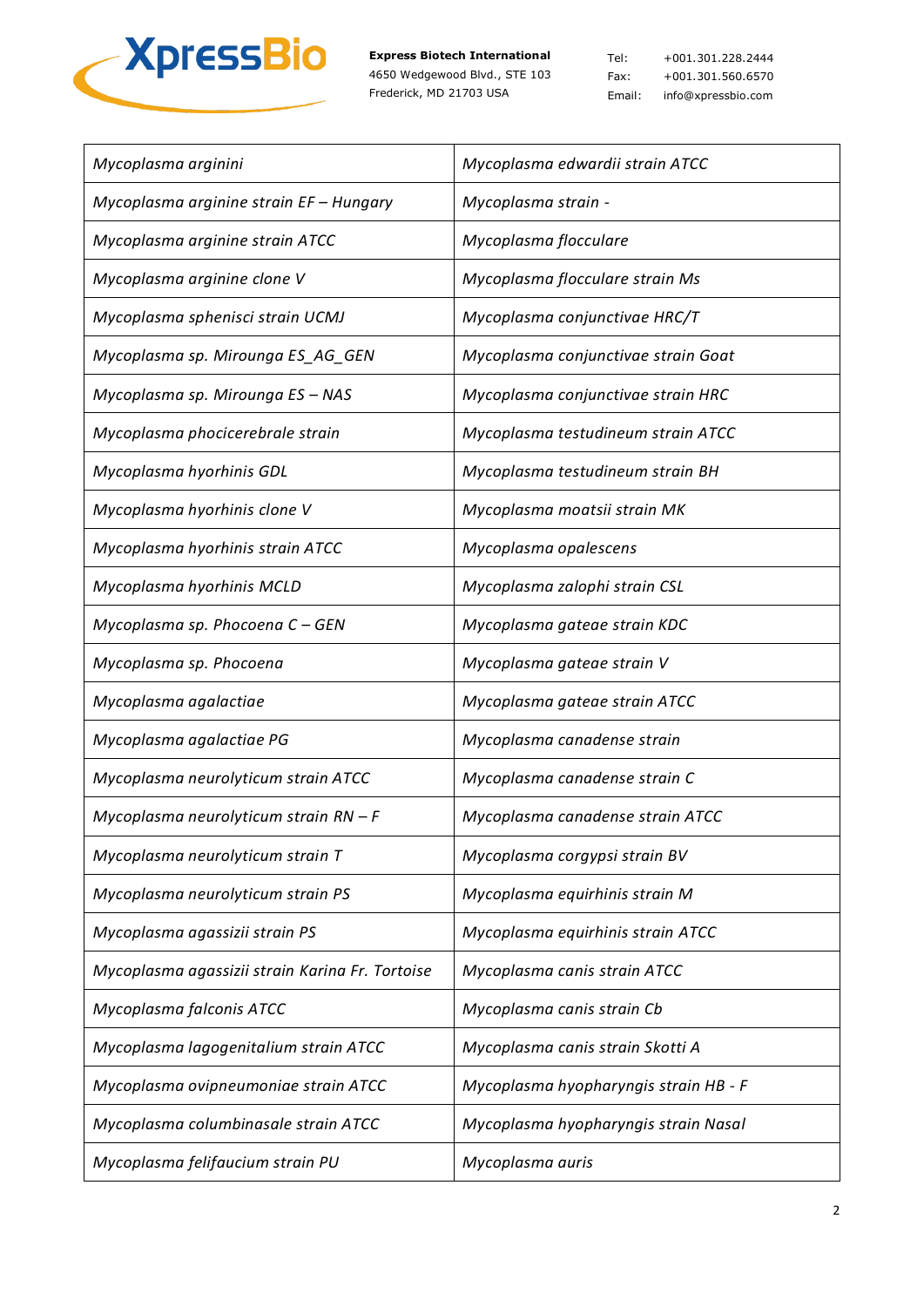

Tel: +001.301.228.2444 Fax: +001.301.560.6570 Email: info@xpressbio.com

| Mycoplasma spermatophilum                 | Mycoplasma cloacale                      |
|-------------------------------------------|------------------------------------------|
| Mycoplasma spermatophilum strain AH       | Mycoplasma mustelae                      |
| Mycoplasma spermatophilum strain (Jacobs) | Mycoplasma mustelae strain MX            |
| Mycoplasma bovigenitalium strain MH       | Mycoplasma sp. Mycoplasma sp.            |
| Mycoplasma bovigenitalium strain PG       | Mycoplasma salivarium                    |
| Mycoplasma bovigenitalium strain ATCC     | Mycoplasma salivarium strain MP          |
| Mycoplasma equigenitalium strain ATCC     | Mycoplasma leonicaptivi strain ATCC      |
| Mycoplasma iguana strain                  | Mycoplasma anatis                        |
| Mycoplasma felis strain ATCC              | Mycoplasma anatis strain KC              |
| Mycoplasma anseris                        | Mycoplasma anatis strain KA              |
| Mycoplasma hyopharyngis                   | Mycoplasma bovis                         |
| Mycoplasma bovirhinis                     | Mycoplasma bovis strain HEK - FDA        |
| Mycoplasma simbae ATCC                    | Mycoplasma bovis HB                      |
| Mycoplasma synoviae ATCC                  | Mycoplasma bovis PG clone MU clone A     |
| Mycoplasma orale                          | Mycoplasma bovis strain Madison          |
| Mycoplasma orale strain MT                | Mycoplasma bovis Hubei                   |
| Mycoplasma hyosynoviae strain ATCC        | Mycoplasma bovis strain - (Del Giudice)  |
| Mycoplasma bovoculi strain ATCC           | Mycoplasma bovis strain ATCC             |
| Mycoplasma maculosum strain ATCC          | Mycoplasma gallinarum strain ATCC        |
| Mycoplasma maculosum strain Skotti B      | Mycoplasma gallinarum strain B (Dinter)  |
| Mycoplasma elephantis strain ATCC         | Mycoplasma phocirhinis strain CSL - lung |
| Mycoplasma columbinum                     | Mycoplasma phocirhinis strain ATCC       |
| Mycoplasma columbinum strain FG           | Mycoplasma collis strain ATCC            |
| Mycoplasma caviae strain G                | Mycoplasma californicum strain ST        |
| Mycoplasma caviae strain ATCC             | Mycoplasma californicum strain ATCC      |
| Mycoplasma hominis ATCC                   | Mycoplasma spumans                       |
| Mycoplasma hypopneumoniae J               | Mycoplasma buteonis strain Bb/Tg         |